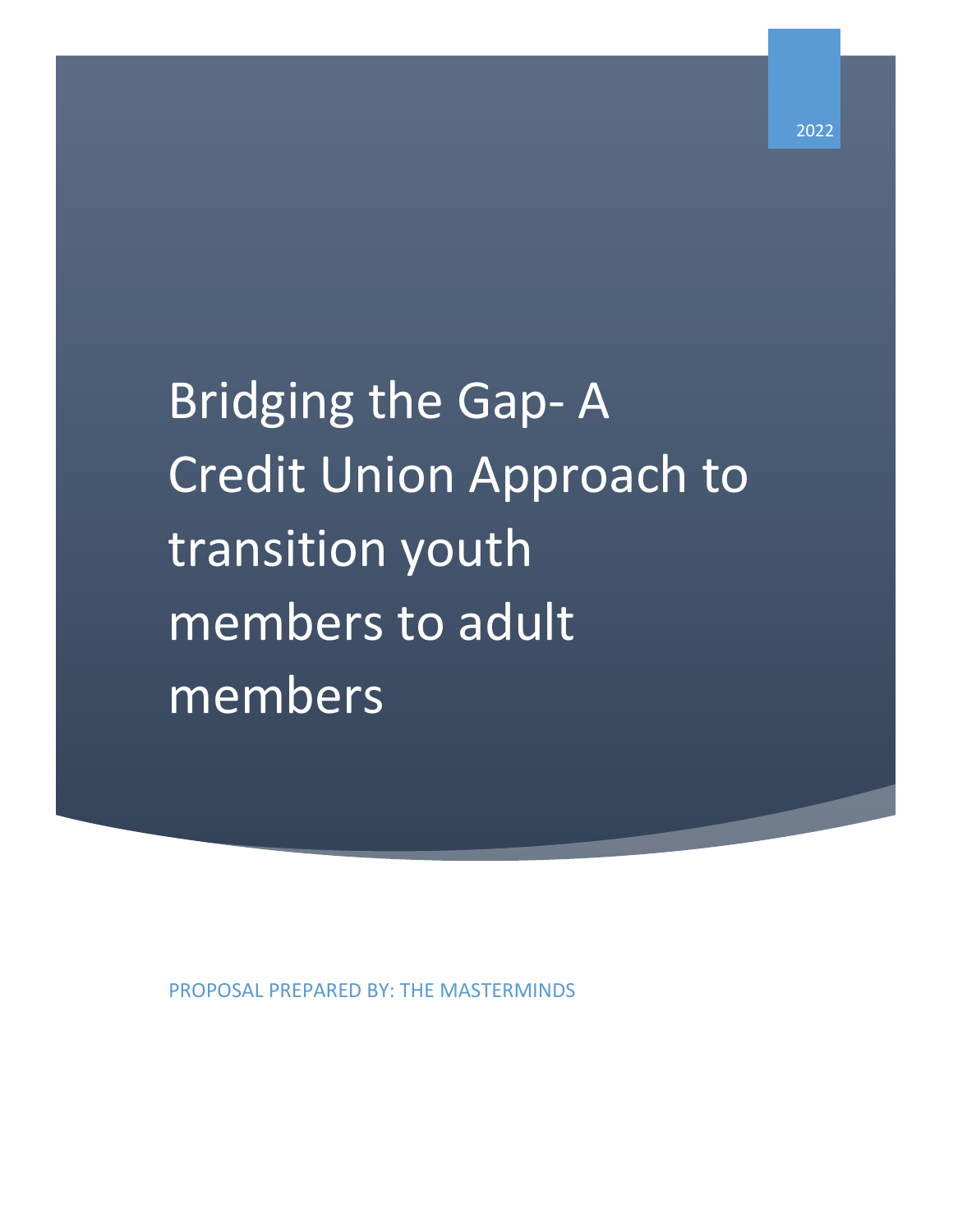# Contents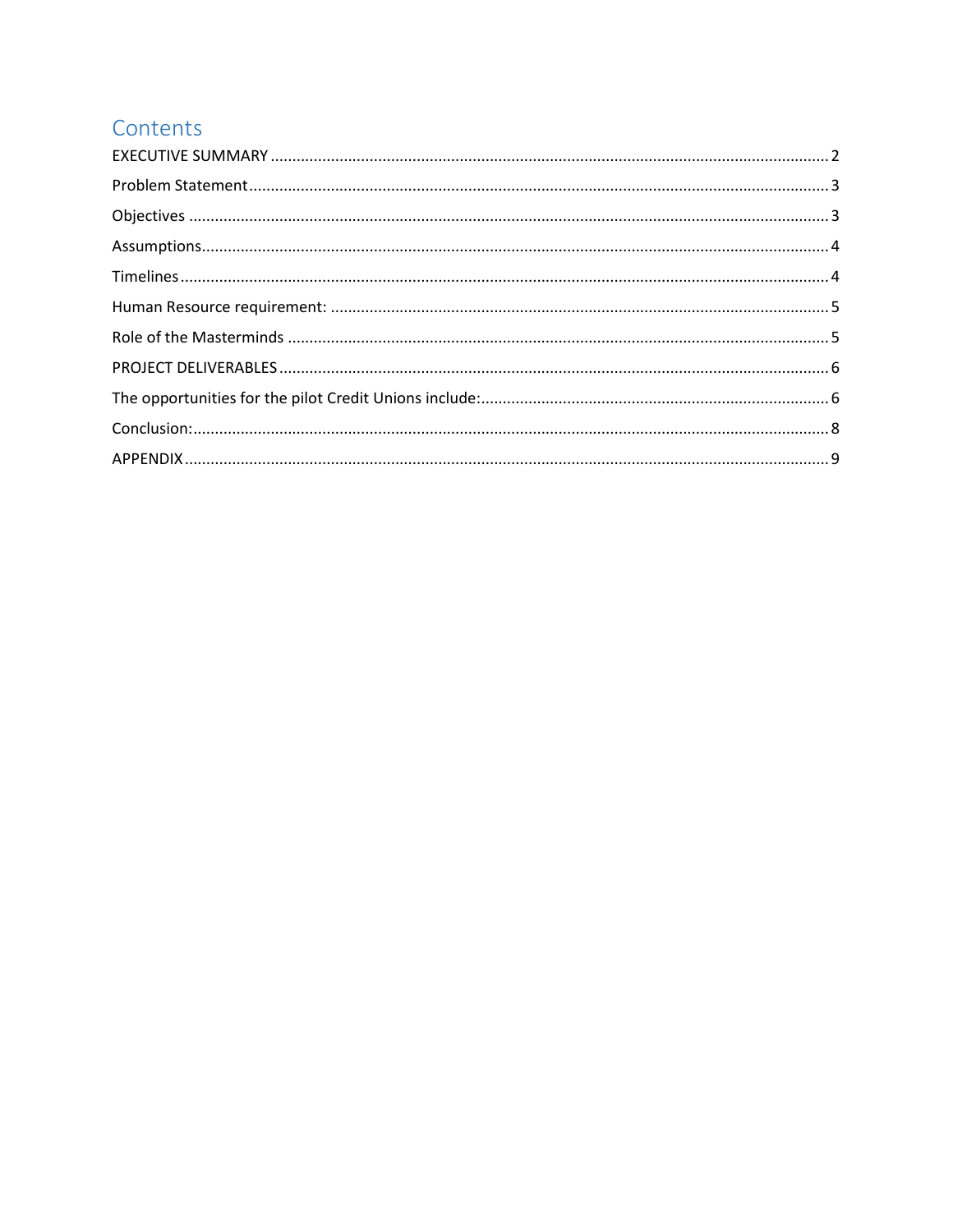#### <span id="page-2-0"></span>EXECUTIVE SUMMARY

Membership growth is critical to credit union's success. People's decisions to join the credit union, use its products and services, and stay throughout their financial life are among the most important indicators of success in this regard. Over the past two (2) decades, credit unions have benefitted from having loyal members who recruit other family members to become a part of the credit union family; thus, creating a deeper sense of "family."

However, due to changes in social and other related factors coupled with the competition within the financial marketplace for the same customers; credit unions are experiencing a dwindling market share. In addition, the youth account holders are not transitioning into adult members thus resulting in a huge decline or younger members and more of an ageing membership across the movement in Jamaica and the Caribbean.

This reality gave birth to a possible solution put forward by the Masterminds (class of 2021- CaribDE38) in "bridging the gap" between our youth and adult membership. This group comprises of: Katrina Grant-D'Aguilar, Kimberly Lindo, Antonette Chambers-Henry, Lornette Queeley, Samuel Blake, Navijendra Persaud and Nicole Haughton- Johnson. The solution in the form of an ongoing project driven by technology will include and sustainable plan to fill that "gap."

Our inclusive DE Project involves creating a web-based domain using a credit union's website as a hub to engage youth savers online who have reached the age of 18 years to convert their account to an ordinary credit union member account. This will provide a welcome solution for all the credit unions to carry out conversions of these inactive accounts driven by technology. This project will strengthen the marketing and advocacy efforts of the National League as well as other existing efforts of the pilot credit unions; the second component would involve a marketing campaign by the pilot credit unions focusing on the youth cohort.

The project will be led and supported by the Master Minds with the support of the Board of Directors and the management and staff of the pilot credit unions.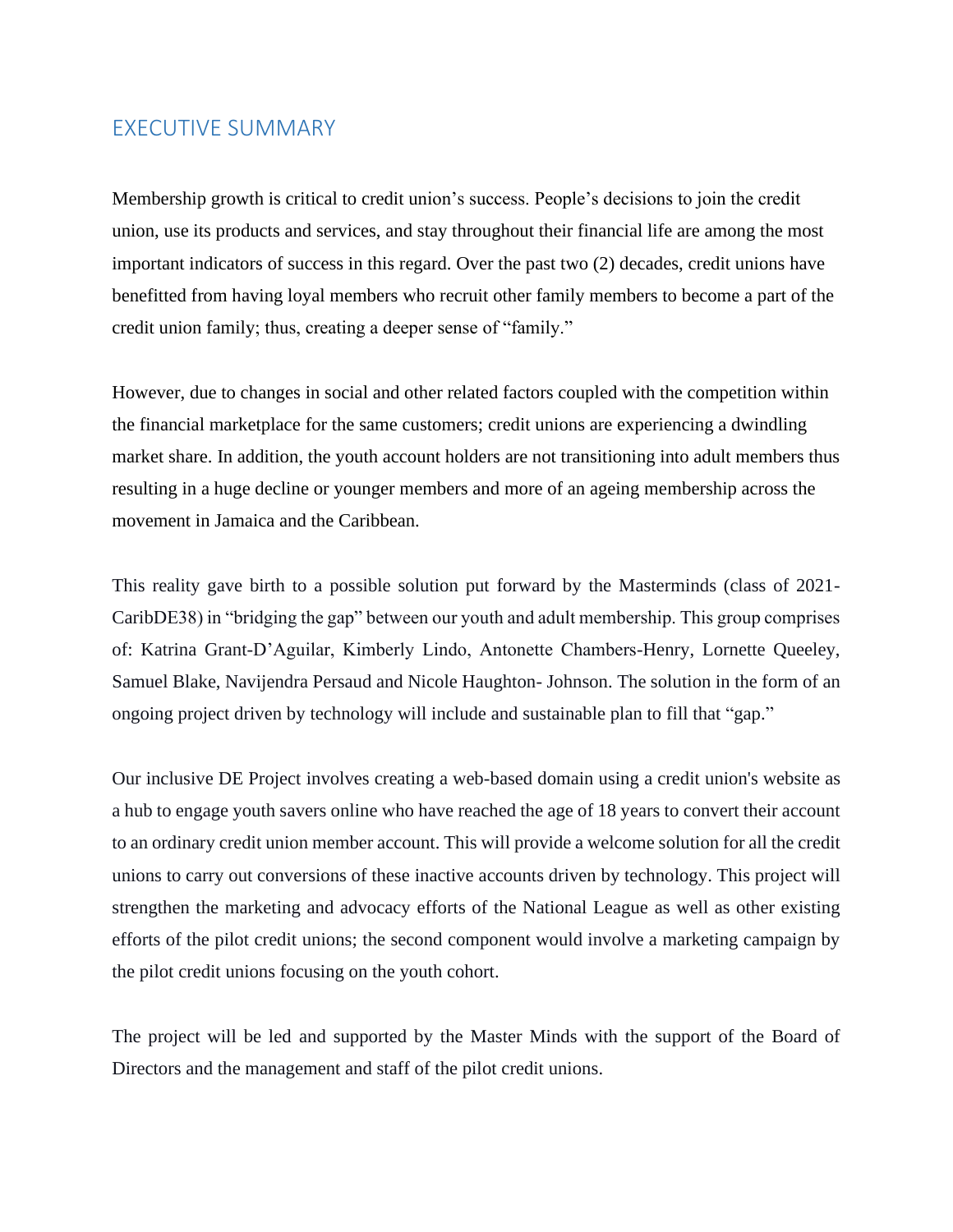## <span id="page-3-0"></span>Problem Statement

The business continuity and prolonged advancement of the credit union movement are being threatened due to an aging membership with the average member being over 50 years old. Increasing the youth demographic within credit unions is critical to the sustainability and survival of the movement.

According to the UN, the global [population](https://www.unfpa.org/sites/default/files/pub-pdf/EN-SWOP14-Report_FINAL-web.pdf) of young people is the largest in history – there are about 1.8 billion youth aged 10 to 24, with almost 9 out of 10 living in less developed or developing countries. According to Index Mundi, data presented as at the end of July 2021, the youth population of Jamaica stood at 33.15% of the total population. This represents a significant untapped potential for the social and economic development of future generations.

# <span id="page-3-1"></span>Purpose of the project

The purpose of this project is to assist credit unions to increase their youth membership through the conversion of youth savers accounts to adult member accounts. This will be done through a conversion plan that includes the use of appropriate technology. The increase in youth membership will positively impact the savings and loans portfolio thus resulting in an increase in market share.

## Objectives

- I. To have an approximate 30% conversion/retention rate per credit union in Jamaica per financial year.
- II. To retain the Youth Savers who have attained age 18 years old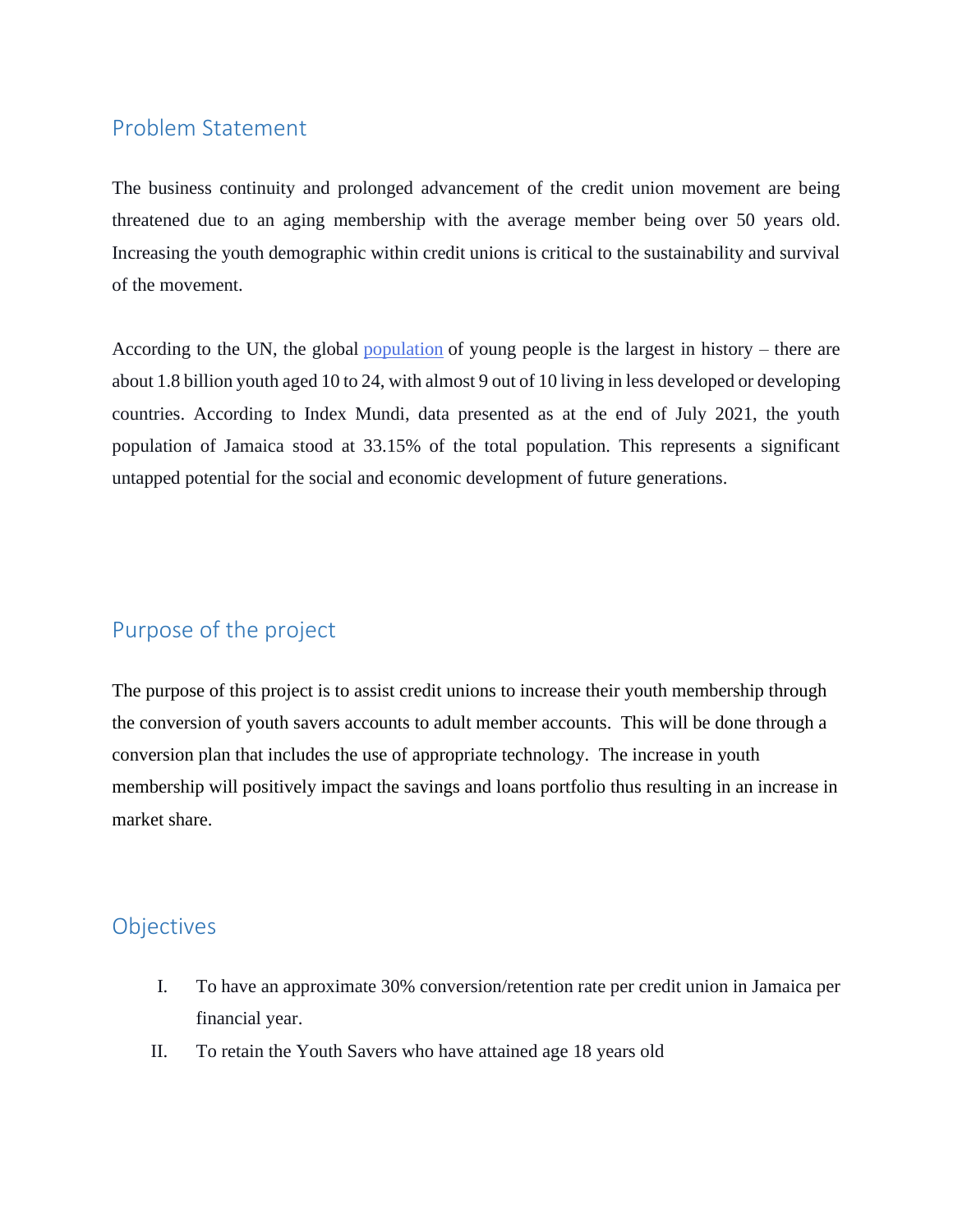III. To provide a space where credit unions can collect data and information on existing and potential members who visit the web domain

#### <span id="page-4-0"></span>Assumptions

In scoping this proposal, a number of assumptions were made as follows:

- I. Board and management support for resourcing the Project from the pilot credit unions
- II. The majority of the participating credit unions' youth savers will subscribe to this online portal via the credit union's website either immediately or within one year of its implementation
- III. At least 30% of those members approaching 18 years old or those already 18 or over are expected to embrace the opportunity to use the web-based portal in the conversion process during the pilot phase.
- IV. The cost to undertake the project will be borne by the participating credit unions
- <span id="page-4-1"></span>V. Most credit union already have a well-maintained website that can facilitate the "add-ons."

## Timelines

The project is scheduled to commence in April, 2022 with two (2) credit unions during the pilot phase. The participating credit unions are:

- Gateway Co-operative Credit Union (2017) Ltd.
- Portland Co-operative Credit Union Ltd.

The project will consist of three phases:

**Phase 1:** Selling the project idea, expected benefits, work plan and budget to the Board of Directors and management of the pilot credit unions. This phase should be completed by May 20, 2022.

**Phase 2:** Collection of credit union data. This phase should be completed by June 10, 2022. **Phase 3:** Development of a conversion plan. This phase should be completed by June 17, 2022.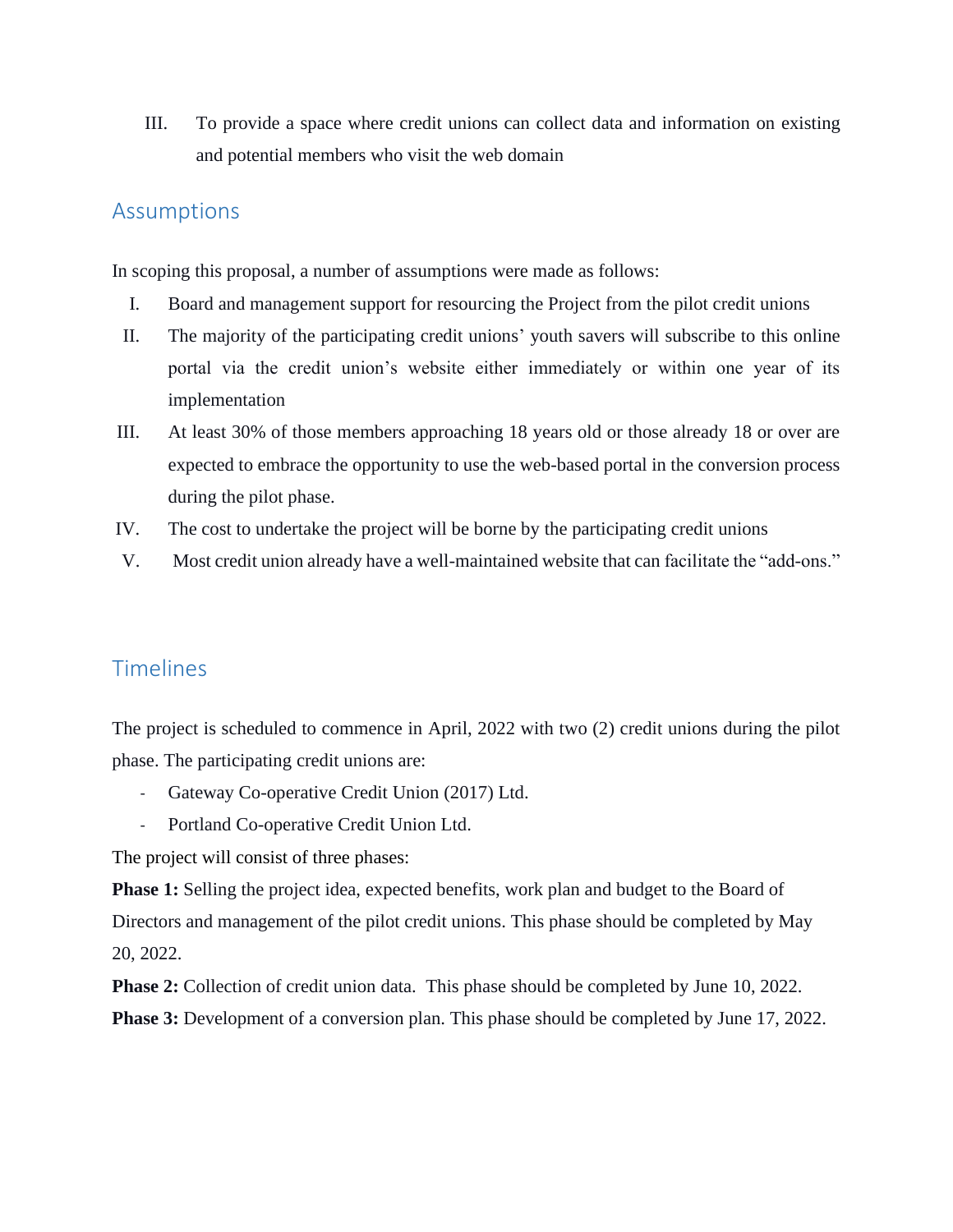This pilot project can be successfully completed over a period six months based on the objectives stated. The conversion process can also be easily be replicated across the region and the worldwide movement. The format and structure of the plan can be used as a general template for credit unions.

### <span id="page-5-0"></span>Human Resource requirement:

- Assigned credit union project officers- Temporary team members /contract workers
- Assistance from credit union's operations, IT and marketing managers

### Tangible Impact

During the execution phase of the project credit unions will also be providing temporary employment for young professionals who are also members of the credit union. They will be responsible for making calls to the members and also assisting the management of member queries. The sales and member services officers will also experience an increase in overall product sales, especially in savings and loans. An increase in the youth membership coupled with a strategic marketing plan will ultimately result in an increase in market share. As part of the marketing and communication plan, the credit unions will create digital content on financial literacy for all media platforms.

## <span id="page-5-1"></span>Role of the Masterminds

- Lead meetings with the board and management of the credit unions.
- Develop conversion plan with the assistance of the marketing, operations and IT managers within the pilot credit unions
- Facilitate sensitization and awareness sessions with the staff members
- Manage project timelines and track rate of conversion
- Assist with the policy development and review.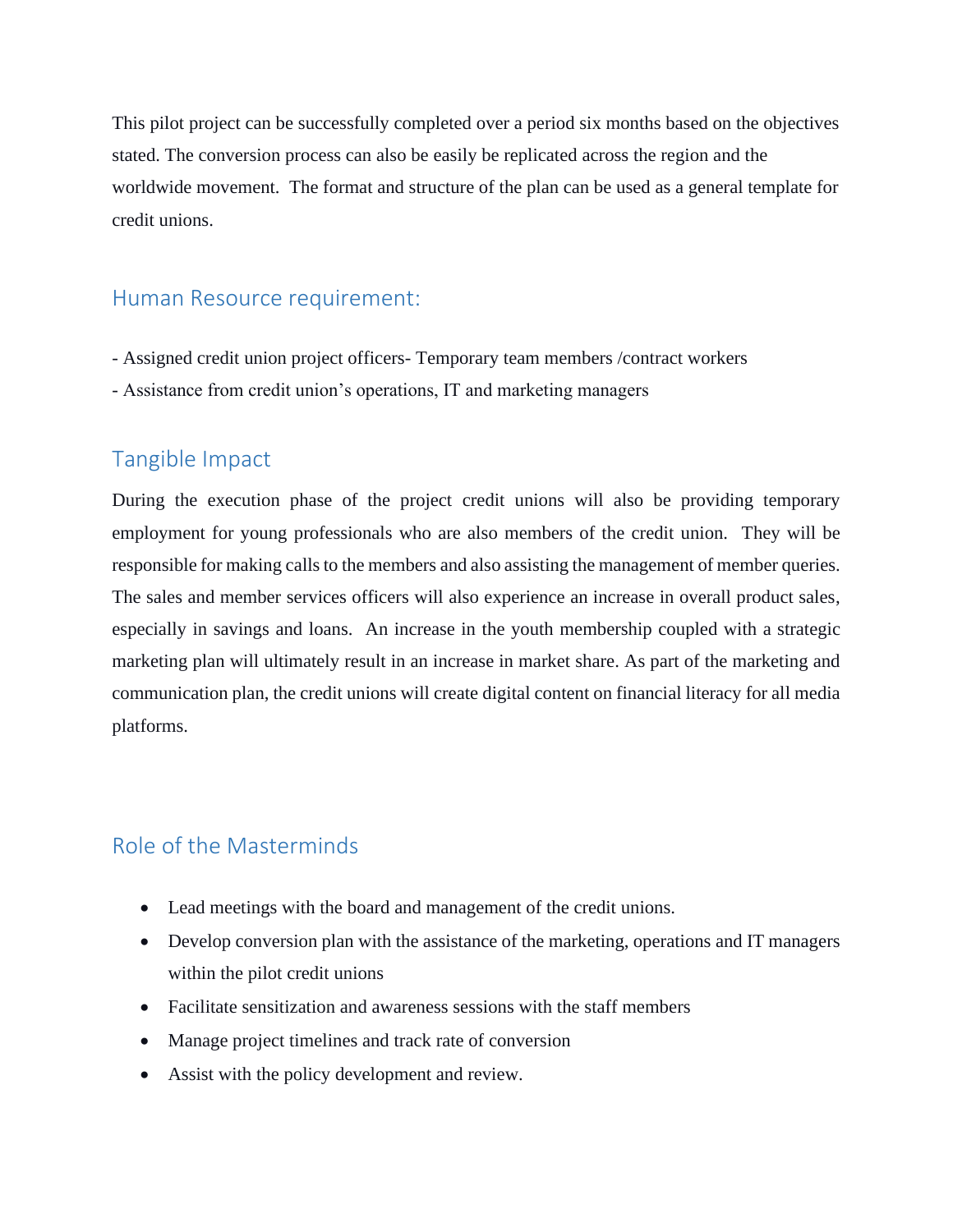### <span id="page-6-0"></span>PROJECT DELIVERABLES

The creation of the web-based link will be filling the gap for all credit unions that have the serious issue of not being able to carry out the conversions of these dormant accounts. The platform will also serve as a means to easily onboard the existing Youth Savers as soon as they have obtained the age of 18 years. It will also provide a tool for Marketing & Member Care Managers to track the stage when the Youth Saver is ready to be converted to an adult account. This is inspired by what is currently being practised at the First Federal Co-operative Credit Union in Nevis where as soon as the Youth Saver becomes an adult, a letter of communication is issued to those savers on the next steps to becoming an official member.

The Youth Savers will visit the link to enter their information which includes names, addresses, TRNs and the upload of a government-issued ID. This is in keeping with the new Simplified Due Diligence procedures to assist financial institutions in the redesign of their respective policies and procedures to align with the new provisions in the law and the new normal in the financial sector.

## <span id="page-6-1"></span>The opportunities for the pilot Credit Unions include:

- I. Increase in youth membership by 30% of the dormant youth account portfolio
- II. The customization of products and services according to the life stage of these members and their specific needs such as, College Fund Savings Account, Insurance Savings, Housing Deposit Savings.
- III. The website will provide information on the credit union ambassadorial programme which will give youth savers the option to serve their respective credit unions as brand ambassador.
- <span id="page-6-2"></span>IV. The credit unions will benefit through retention of members, collection of critical data; and ultimately the member will benefit by enabling continued access the exceptional products and services offered by their credit union.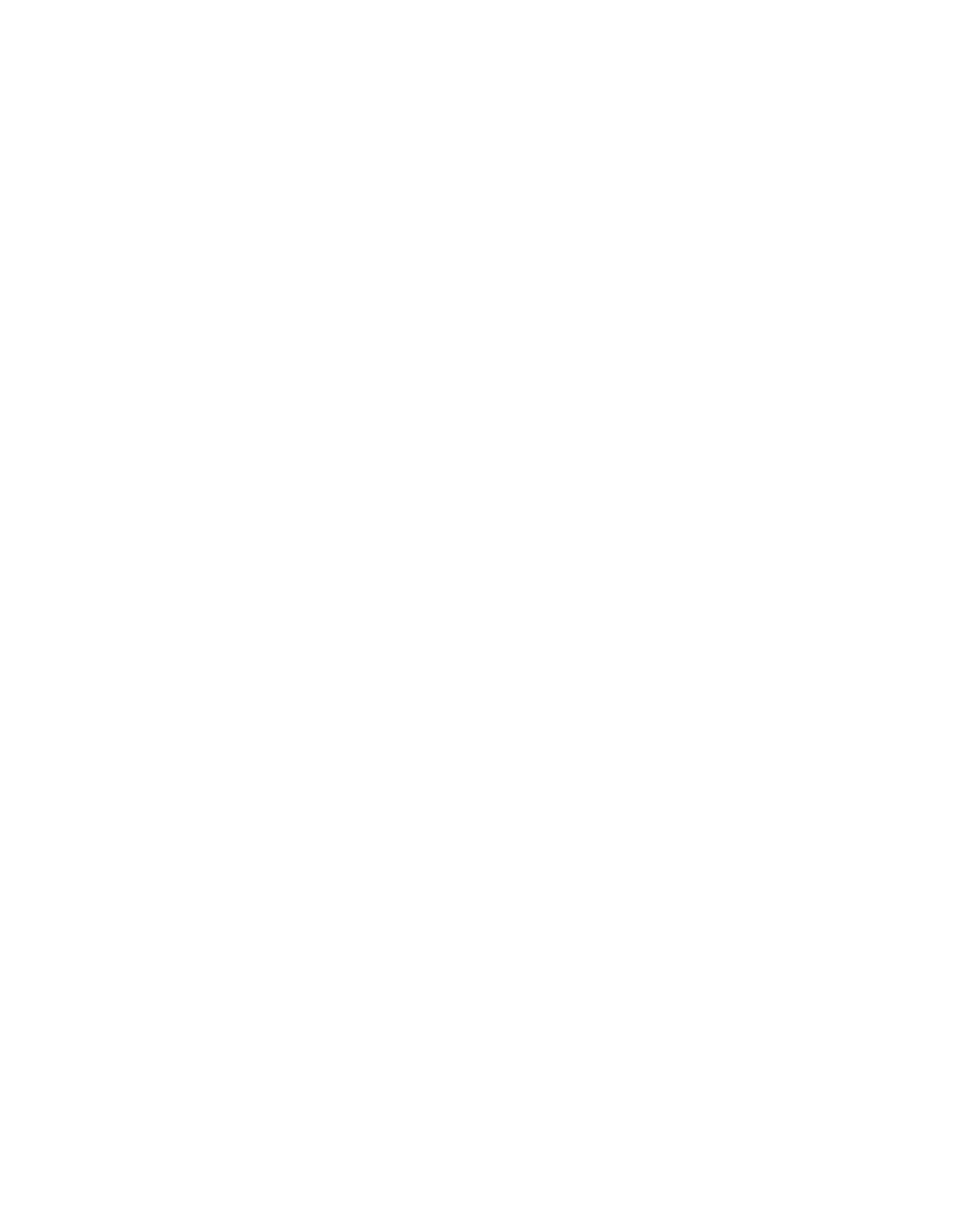## Conclusion:

This project will enable potentially dormant members of the two (2) participating Credit Unions in Jamaica to enjoy uninterrupted access to their funds by transitioning seamlessly from youth to adult accounts.

A number of variables are at stake when there is nothing in place for the continuation of youth savings. There is always the risk of declining membership continuity. Added to that, there is the potential loss of membership growth; and loss of financial investment. However, credit unions will definitely benefit from the ease of doing business.

The creation of a framework of this nature, therefore, through which youth savers can easily transition to an adult account would further both the developmental and financial inclusion objectives of youth savings efforts and protect the interest of financial institutions, more specifically credit unions. With the strategies to be employed in this initiative, the idea of bridging the gap is the ideal tool for stimulating interest in financial matters and the Credit Union Advantage among our youthful population; and help them to experience a sense of belonging as members of their various credit unions.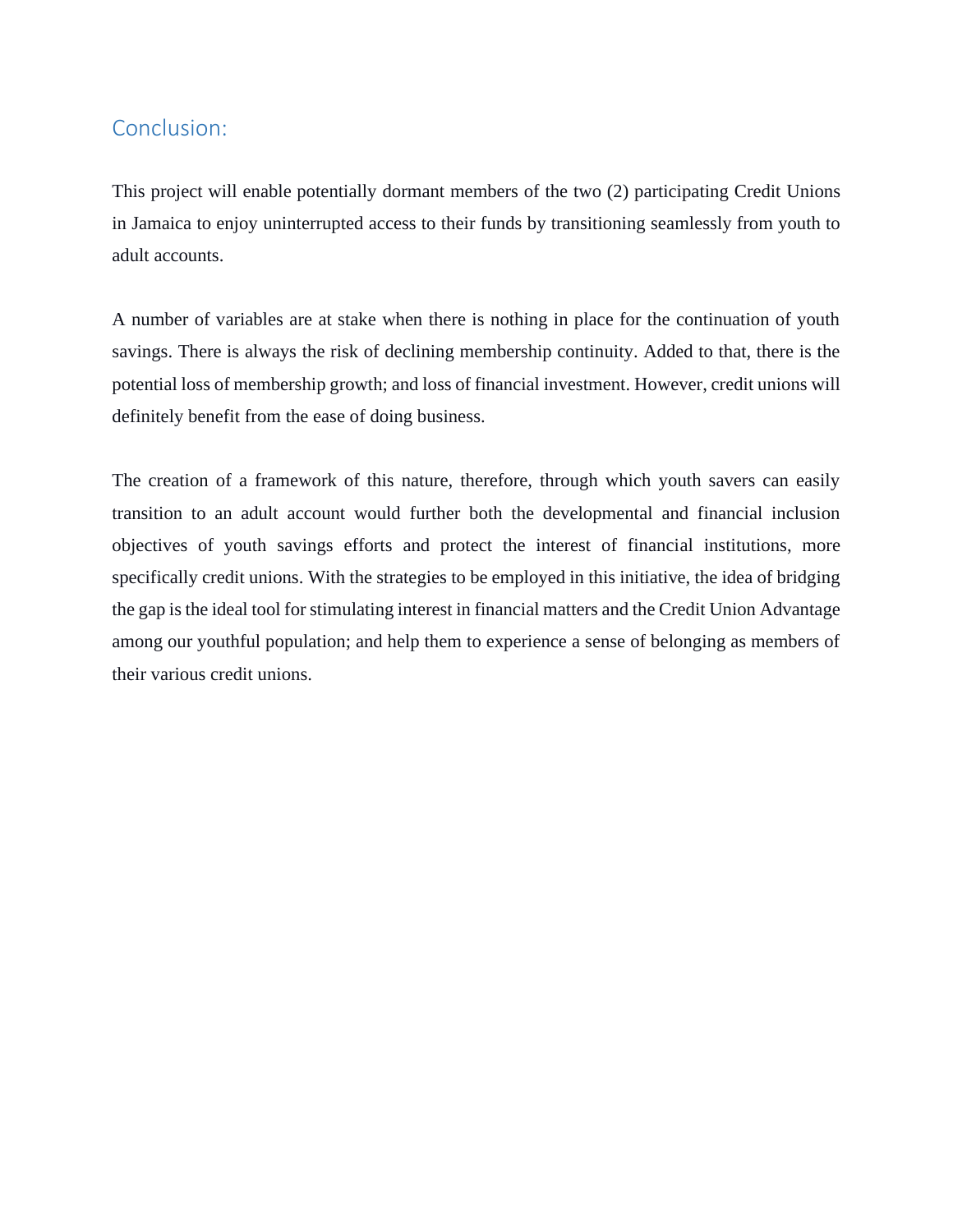# <span id="page-9-0"></span>APPENDIX

## Table 1- Project Timelines

| <b>Phase / Activity</b>                                                | <b>Estimated Duration</b> |
|------------------------------------------------------------------------|---------------------------|
| <b>Policy and Procedures Formulation</b>                               |                           |
| Develop Policy and Procedures                                          | 3 weeks                   |
| Sub Total                                                              | 3 weeks                   |
|                                                                        |                           |
| <b>Project Pitch</b>                                                   |                           |
| Meet with General Manager, BOD and key senior management personnel     | 2 weeks                   |
| <b>IT Department</b>                                                   |                           |
| Data retrieving and analysis                                           | 3 weeks                   |
| Filter Youth Savers accounts whose age is 18 yrs. and older            |                           |
| Website page development                                               | 3 weeks                   |
| Page link to collect information according to Simplified Due Diligence |                           |
| procedures                                                             |                           |
| <b>Operations Department</b>                                           |                           |
| Assess existing resources for project                                  | 2 weeks                   |
| Hire if necessary                                                      |                           |
| Retrieve physical Youth Savers files and documentation                 | 2 weeks                   |
| Sort by age expiration                                                 |                           |
| Compile ALL contact information on files                               | 2 weeks                   |
| <b>Marketing &amp; Promotions</b>                                      |                           |
| Marketing campaign to target new and existing Youth Savers accounts    | 8 weeks                   |
| Sub Total                                                              | 22 Weeks                  |
| <b>Prepare Report and Recommendations</b>                              |                           |
| Write draft report                                                     | 2 days                    |
| Write final report                                                     | 2 day                     |
| Sub Total                                                              | 4 days                    |
| <b>Total</b>                                                           | 25 Weeks & 4              |
|                                                                        | <b>Days</b>               |